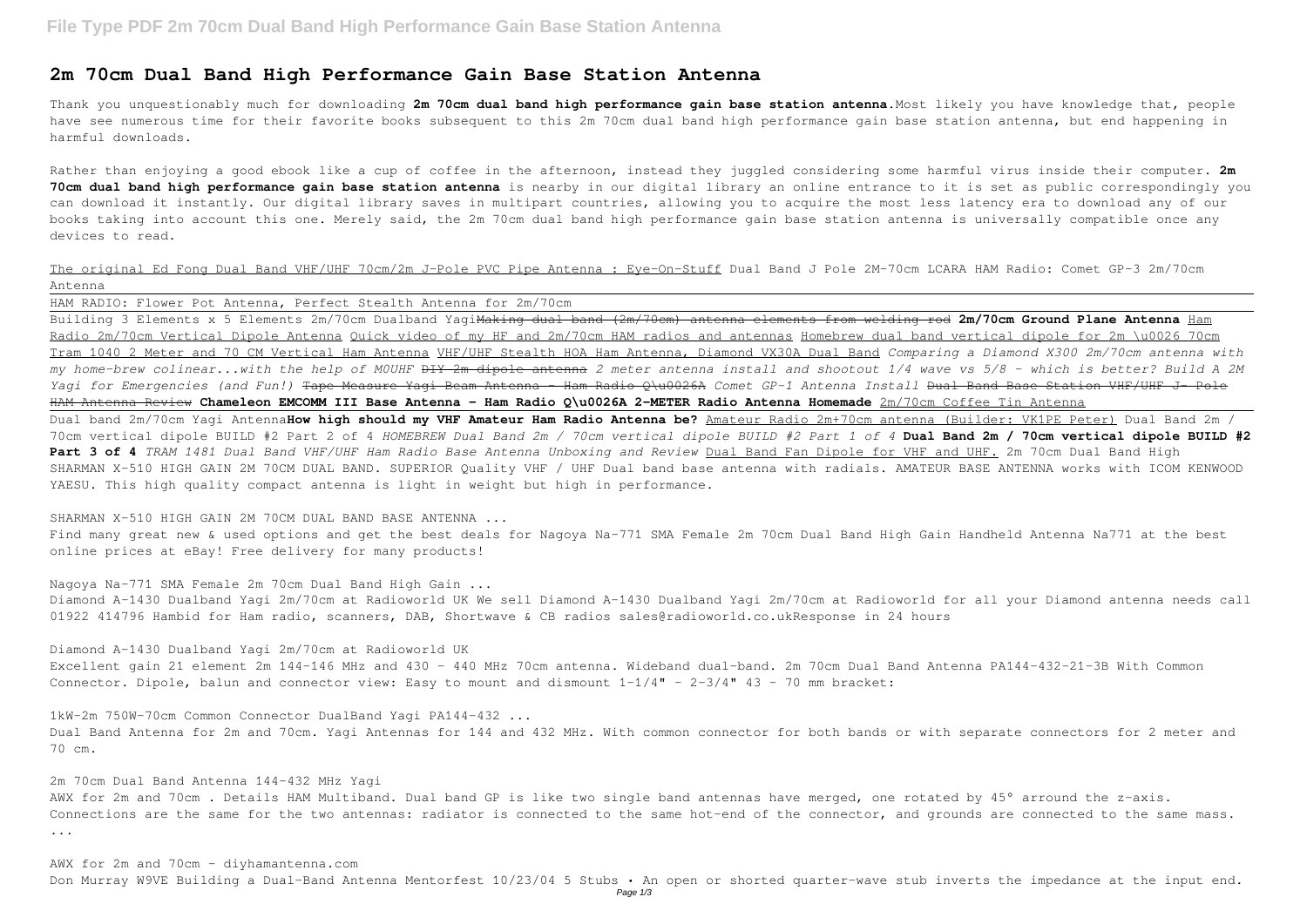## **File Type PDF 2m 70cm Dual Band High Performance Gain Base Station Antenna**

– If the far end is shorted, there is a very high impedance looking into the stub – If the far end is open, there is a short looking into the stub.

How to Build a Dual-Band Antenna for 2M/70cm White fibreglass dual-band base antenna for 2m and 70cm. The Watson base station antennas have earned themselves an enviable reputation, offering both value for money and excellent performance. The W-300 is fibre glass encapsulated and pre-tuned for the appropriate bands. All the hardware is rustproof, comprising mainly alloy materials.

## VHF/UHF

Dual Band (2m/70cm) – Nevada Radio The HamKing SG-7900 is a pre-tuned mobile 2M/70cm 144/430mhz amateur band antenna is a high performance & good quality dual band Mobile antenna with double centre loaded whip for the 2m/70cm amateur bands. It has the same specification and style as the Diamond SG-7900 which sells for around £100!!

Diamond antennas make great vertical antenna for 2m/70cm/6m, high gain antennas made from the best materials made to last and the market leader in ham radio antennas,we sell diamond antennas at the best prices with large stocks and fast worldwide delivery.

Diamond Antenna | 2m |70cm | Base | vertical | Deals ... NR72BNMO 2 Meter/440 MHz Dual Band Antenna No Ground Plane Version Specifications: Bands: 2m/70cm Gain dBi: 2.15/2.15 Watts: 100 Height: 13.8" Mount: NMO Element Phasing: 1-1/4l, 1-1/2l \$39.95 Diamond NR72BNMO-C

High Gain Dual Band Antennas : The Antenna Farm, Your two ... Home / Dual Band (2m/70cm) Dual Band (2m/70cm) Showing 1-12 of 61 results. Show Filtering. Product Filters × Filter by price £ £ Filter by condition. New 61; Filter by category ... High Gain Dual Band Base or Repeater Antenna. In Stock

HamKing SG7900 Dual Band Ham Antenna | THUNDERPOLE The Baofeng UV-5R will let you communicate with anyone on 2m or 70cm analog using simplex and repeaters in your local area 90% as well as the big boys, for a tenth or less money. That is hard to pass up and might be the best Baofeng radio for you. I own two, go ahead and get your own Beofeng UV-5R.

Baofeng UV-5R Dual Band 2m/70cm Radio Review – The Best ... In terms of signals, the Comet Original GP-3 Dual-Band 146/446 MHz supports two bands of UHF and VHF. Specifically, the exact spectrums are 144-148 Mhz for 2M and 440-450 Mhz for 440 UHF, respectively. Without alteration, the VSWR on 2M is 1.2, and that on 70cm is 1.35. These figures mean that the Comet GP3 is powerful.

Top 4 Best HF Vertical Antennas For Dual Band Purposes Liner Phase Shifter technology permits the antenna to achieve high performance, high power rat- ing low vswr, and broader band coverage on both 2m and 70cm bands. 2. Direct element joint structure with two interconnected FRP outer- shells. Enables the antenna to maintain the same strength as one with one piece structure.

2m/70cm Dual Band High Performance Gain Base Station Antenna SHARMAN X-510 HIGH GAIN 2M 70CM DUAL BAND BASE ANTENNA . 5 out of 5 stars (4) 4 product ratings - SHARMAN X-510 HIGH GAIN 2M 70CM DUAL BAND BASE ANTENNA . £99.95 (£33.32/kg) £27.95 postage. 15 watching. DIAMOND X-50N DUAL BAND BASE VERTICAL homebase amateur vhf antenna 2m 70cm.

Dual Band Base Antenna for sale | eBay

ME270 Dual band 2m/70cm base colinear 2m/70cm base station colinear 3.6/5.5 dbi gain 1.1m length ME-270 2m/70cm base colinear A high quality 2/70 base station colinear antenna only 1.1m in length with 6 short radials, 50 ohm impedance, 60w power rating, SO239 connection.

ME270 Dual band 2m/70cm base colinear - Mirfield Electronics

ZL7-70 70cm 7 Element Special Yagi Antenna. £49.99. Pre-Order View Product. ... Sirio SY50-5 NEW high performance 50MHz (6m) 5 element yagi beam antenna. £129.95. In Stock View Product. Sirio SY50-3 - New High Gain 6m (50MHz) 3 Element Yagi Beam Antenna . ... Dual Band 144/440 MHz Yagi.

Beam and Yagi Antennas | Moonraker